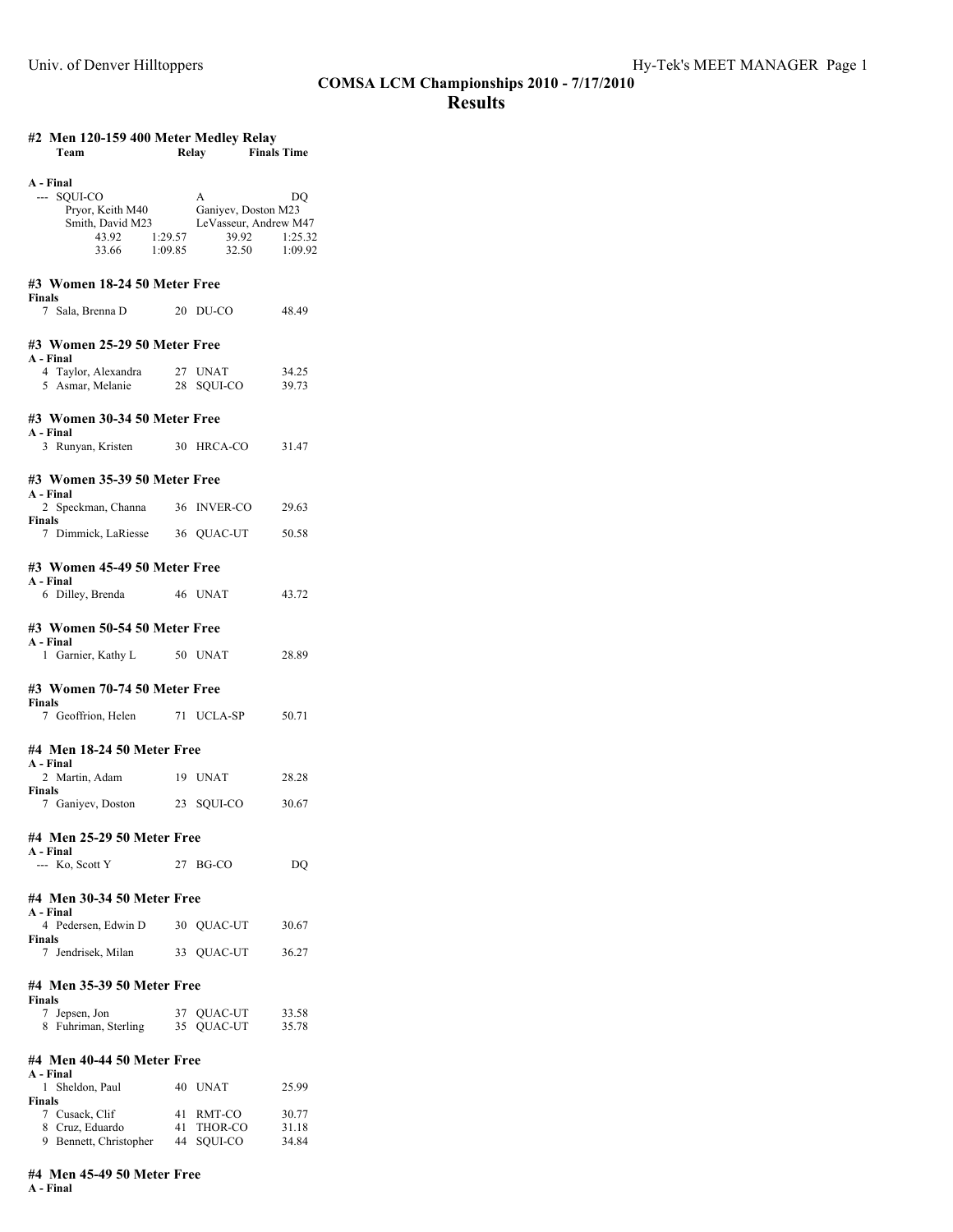|                                                                             |             |                   |                | COMS |
|-----------------------------------------------------------------------------|-------------|-------------------|----------------|------|
| 3 LeVasseur, Andrew 47 SQUI-CO 29.02                                        |             |                   |                |      |
| Finals<br>7 Hanson, Jim Hanson S 48 CSST-CO<br>8 Applegate, Thad 47 QUAC-UT |             |                   | 32.05<br>43.30 |      |
| #4 Men 50-54 50 Meter Free<br>Finals                                        |             |                   |                |      |
| 7 Donovan, Ed 53 UNAT                                                       |             |                   | 33.41          |      |
| #4 Men 55-59 50 Meter Free                                                  |             |                   |                |      |
| <b>Finals</b><br>7 Lee, Wayne A 56 SQUI-CO                                  |             |                   | 37.35          |      |
| #4 Men 60-64 50 Meter Free                                                  |             |                   |                |      |
| <b>Finals</b><br>7 Carney, Kent 63 UNAT                                     |             |                   | 34.49          |      |
| #4 Men 65-69 50 Meter Free<br><b>Finals</b>                                 |             |                   |                |      |
| 7 Johnson, David L 69 SQUI-CO                                               |             |                   | 49.45          |      |
| #4 Men 75-79 50 Meter Free                                                  |             |                   |                |      |
| Finals<br>7 Zentgraf, Hank 76 UNAT                                          |             |                   | 44.37          |      |
| #5 Women 40-44 100 Meter Fly                                                |             |                   |                |      |
| A - Final<br>1 Friedlander, Rebecca 44 DOGS-CO 1:21.21<br>37.42 43.79       |             |                   |                |      |
| #5 Women 50-54 100 Meter Fly                                                |             |                   |                |      |
| A - Final<br>2 Metzger, Anne M<br>37.26                                     | 46.84       | 50 JAM-CO 1:24.10 |                |      |
| #6 Men 18-24 100 Meter Fly                                                  |             |                   |                |      |
| A - Final<br>3 Smith, David<br>34.02                                        | 23<br>35.53 | SQUI-CO 1:09.55   |                |      |
|                                                                             |             |                   |                |      |
| #6 Men 25-29 100 Meter Fly<br>A - Final                                     |             |                   |                |      |
| 1 Gullett, Jeff<br>28.09                                                    | 33.48       | 27 DAS-OH 1:01.57 |                |      |
| #6 Men 30-34 100 Meter Fly                                                  |             |                   |                |      |
| Finals<br>--- Pedersen, Edwin D<br>41.47                                    | 56.81       | 30 OUAC-UT        | DQ             |      |
| #6 Men 35-39 100 Meter Fly                                                  |             |                   |                |      |
| A - Final<br>2 Edwards, Dan<br>30.63                                        | 34.32       | 37 UNAT           | 1:04.95        |      |
| #6 Men 40-44 100 Meter Fly                                                  |             |                   |                |      |
| Finals<br>7 Pryor, Keith<br>39.76                                           | 40<br>46.59 | SOUI-CO 1:26.35   |                |      |
| #6 Men 50-54 100 Meter Fly                                                  |             |                   |                |      |
| A - Final<br>4 Fuller, Ed<br>33.03                                          | 51<br>38.54 | BG-CO             | 1:11.57        |      |
| #6 Men 70-74 100 Meter Fly                                                  |             |                   |                |      |
| Finals<br>7 Wolfe, Artie<br>43.77                                           | 51.22       | 70 UNAT           | 1:34.99        |      |
| #7 Women 65-69 200 Meter Back                                               |             |                   |                |      |

**A - Final**

1 Zentgraf, Karen 69 UNAT 4:31.55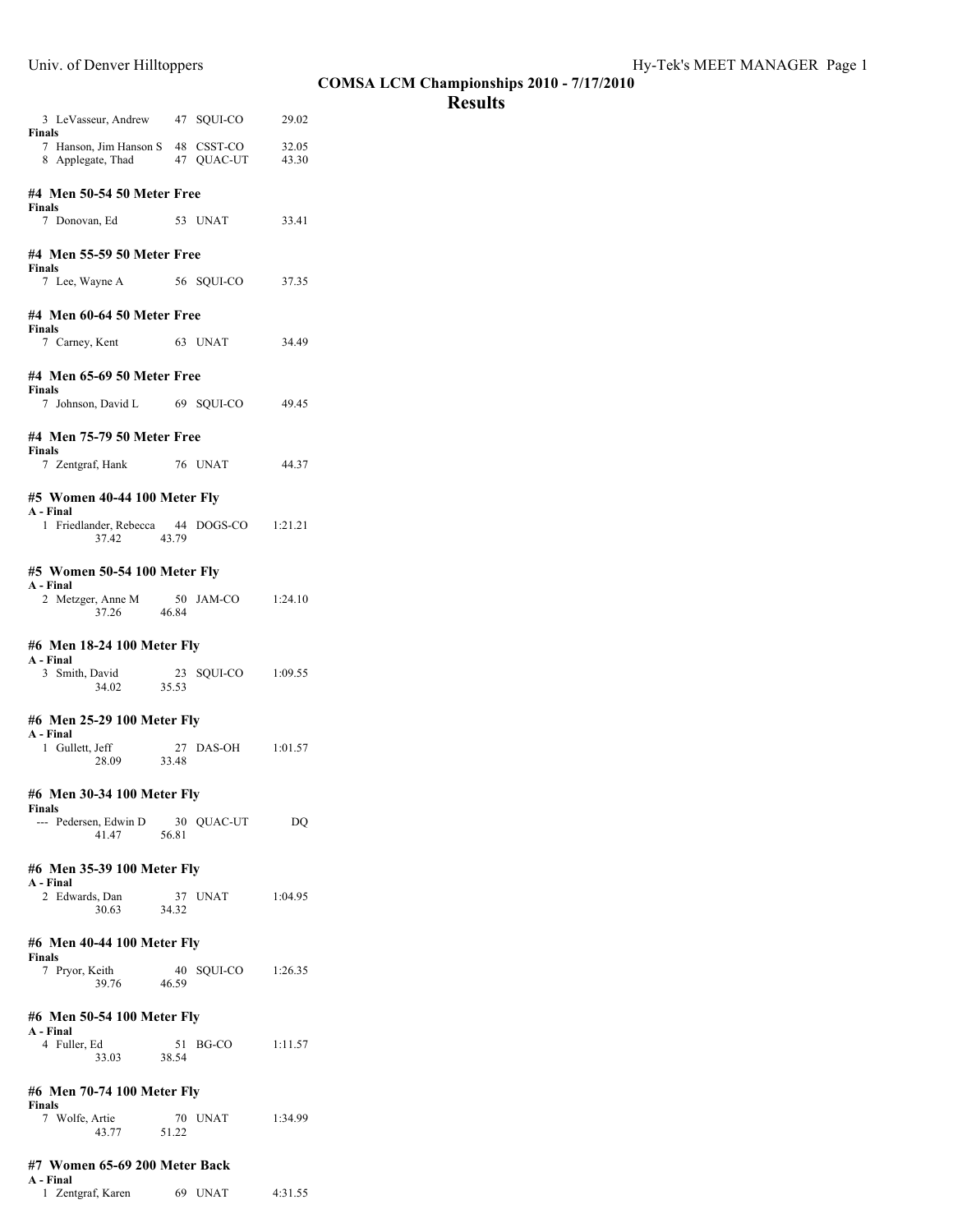# **Results**

|                                             |                                                                                              |       |                                         | UV.              |  |
|---------------------------------------------|----------------------------------------------------------------------------------------------|-------|-----------------------------------------|------------------|--|
|                                             |                                                                                              |       | $1:02.22$ $1:10.33$ $1:12.24$ $1:06.76$ |                  |  |
| A - Final                                   | #8 Men 30-34 200 Meter Back                                                                  |       |                                         |                  |  |
|                                             | 1 Cox, Mike<br>$34.04$ $36.49$                                                               |       | 33 JAM-CO 2:26.61<br>37.76              | 38.32            |  |
| A - Final                                   | #8 Men 40-44 200 Meter Back                                                                  |       |                                         |                  |  |
|                                             | 4 Pryor, Keith<br>46.66                                                                      | 48.40 | 40 SQUI-CO 3:12.18<br>48.45             | 48.67            |  |
| A - Final                                   | #8 Men 45-49 200 Meter Back                                                                  |       |                                         |                  |  |
|                                             | 2 Melanson, Edward 48 DU-CO<br>39.62 41.56 42.17                                             |       |                                         | 2:44.06<br>40.71 |  |
| A - Final                                   | #8 Men 55-59 200 Meter Back                                                                  |       |                                         |                  |  |
|                                             | 3 Stanback, John H 57 FAST-CO<br>39.96 42.38 42.90                                           |       |                                         | 2:47.15<br>41.91 |  |
| A - Final                                   | #8 Men 60-64 200 Meter Back                                                                  |       |                                         |                  |  |
|                                             | 5 Pflum, Glenn D 60 SQUI-CO 4:28.69<br>1:04.87 1:07.68 1:11.47 1:04.6                        |       |                                         | 1:04.67          |  |
| A - Final                                   | #9 Women 25-29 100 Meter Breast                                                              |       |                                         |                  |  |
|                                             | 3 Thomas, Sarah<br>$43.90$ $46.53$                                                           |       | 28 DU-CO                                | 1:30.43          |  |
|                                             | A - Final  (#9 Women 25-29 100 Meter Breast)<br>4 Gibbons, Chelsea M 27 BG-CO<br>41.22 50.13 |       |                                         | 1:31.35          |  |
|                                             | 5 Taylor, Alexandra 27 UNAT 1:41.92<br>47.19 54.73                                           |       |                                         |                  |  |
|                                             | #9 Women 30-34 100 Meter Breast                                                              |       |                                         |                  |  |
| A - Final                                   | 2 Runyan, Kristen<br>40.17                                                                   | 44.28 | 30 HRCA-CO 1:24.45                      |                  |  |
|                                             | #9 Women 35-39 100 Meter Breast                                                              |       |                                         |                  |  |
| A - Final                                   | 6 Melrose, Heather<br>50.01                                                                  |       | 37 THOR-CO 1:44.91<br>54.90             |                  |  |
|                                             | #9 Women 45-49 100 Meter Breast                                                              |       |                                         |                  |  |
| A - Final                                   | 1 von der Lippe, Susan G 45 BG-CO 1:14.41<br>34.71                                           | 39.70 |                                         |                  |  |
|                                             | #10 Men 18-24 100 Meter Breast                                                               |       |                                         |                  |  |
| A - Final                                   | 3 Ganiyev, Doston 23<br>41.62 46.65                                                          |       | 23 SQUI-CO 1:28.27                      |                  |  |
| #10 Men 25-29 100 Meter Breast<br>A - Final |                                                                                              |       |                                         |                  |  |
|                                             | --- Davidson, Ryan 25<br>45.76 49.61                                                         |       | 25 SQUI-CO                              | DQ               |  |
| A - Final                                   | #10 Men 35-39 100 Meter Breast                                                               |       |                                         |                  |  |
|                                             | 1 Stewart, Scott 35<br>39.12 43.39                                                           |       | 35 DU-CO                                | 1:22.51          |  |
|                                             | #10 Men 40-44 100 Meter Breast                                                               |       |                                         |                  |  |
| A - Final                                   | $5 \text{ C} \text{m}$ Eduardo $41 \text{ TUOD CO} 1.25.62$                                  |       |                                         |                  |  |

| A - Final<br>5 Cruz, Eduardo<br>45.54 | 41<br>50.08 | THOR-CO    | 1:35.62 |
|---------------------------------------|-------------|------------|---------|
| Finals<br>7 Ebert, Terry<br>44.82     | 49.26       | 40 SOUI-CO | 1:34.08 |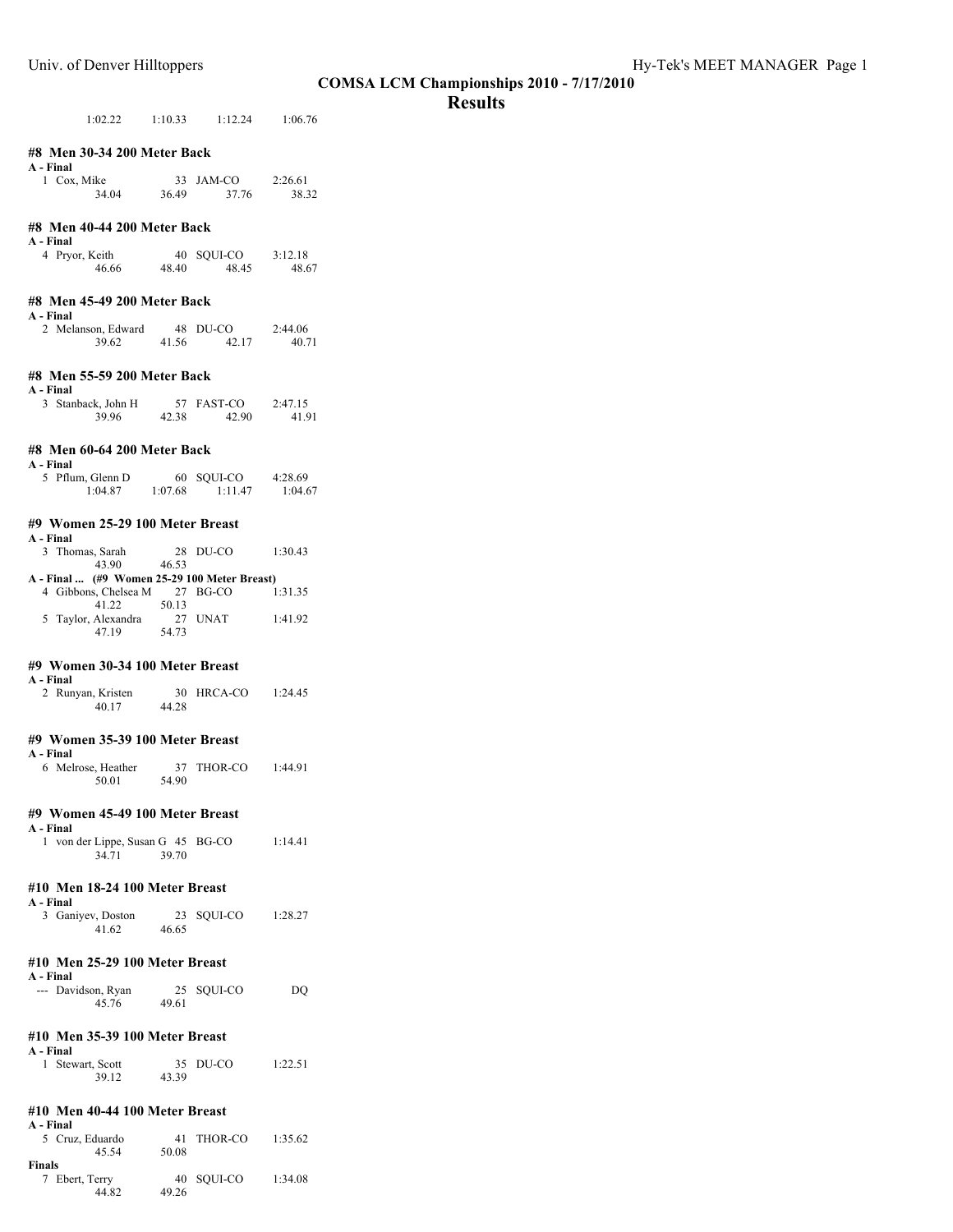# **Results**

| 8 Cusack, Clif<br>50.54 59.66                                                  |             | 41 RMT-CO          | 1:50.20          |  |  |  |
|--------------------------------------------------------------------------------|-------------|--------------------|------------------|--|--|--|
| #10 Men 50-54 100 Meter Breast<br>A - Final                                    |             |                    |                  |  |  |  |
| 2 Louie, Jamie 53 CSST-CO<br>41.83 45.31                                       |             |                    | 1:27.14          |  |  |  |
| #10 Men 55-59 100 Meter Breast<br>A - Final                                    |             |                    |                  |  |  |  |
| 4 Parkinson, Bruce 59 FAST-CO<br>44.07 49.72                                   |             |                    | 1:33.79          |  |  |  |
| <b>Finals</b><br>7 Lee, Wayne A 56<br>53.89 1:04.65                            |             | 56 SQUI-CO 1:58.54 |                  |  |  |  |
| #10 Men 65-69 100 Meter Breast                                                 |             |                    |                  |  |  |  |
| Finals<br>--- Johnson, David L 69 SQUI-CO<br>1:06.30 1:12.34                   |             |                    | DQ               |  |  |  |
| #11 Women 18-24 50 Meter Back<br>A - Final                                     |             |                    |                  |  |  |  |
| 4 Sala, Brenna D                                                               |             | $20$ DU-CO         | 1:04.73          |  |  |  |
| #11 Women 35-39 50 Meter Back<br>A - Final                                     |             |                    |                  |  |  |  |
| 1 Speckman, Channa 36 INVER-CO 37.27<br>3 Dimmick, LaRiesse 36 QUAC-UT 1:01.08 |             |                    |                  |  |  |  |
| #11 Women 65-69 50 Meter Back<br>A - Final                                     |             |                    |                  |  |  |  |
| 2 Zentgraf, Karen 69 UNAT                                                      |             |                    | 56.33            |  |  |  |
| #12 Men 18-24 50 Meter Back<br>A - Final                                       |             |                    |                  |  |  |  |
| 2 Martin, Adam                                                                 |             | 19 UNAT            | 34.92            |  |  |  |
| #12 Men 25-29 50 Meter Back<br>Finals                                          |             |                    |                  |  |  |  |
| 7 Davidson, Ryan 25 SQUI-CO                                                    |             |                    | 50.49            |  |  |  |
| #12 Men 40-44 50 Meter Back<br>A - Final                                       |             |                    |                  |  |  |  |
| 1 Gill, Andrew<br>6 Bennett, Christopher 44 SQUI-CO<br><b>Finals</b>           |             | 44 GMS-CO          | 31.25<br>43.34   |  |  |  |
| 7 Pazmino, Jorge<br>8 Cruz, Eduardo                                            | 41<br>41    | AM-CO<br>THOR-CO   | 42.63<br>43.71   |  |  |  |
| #12 Men 45-49 50 Meter Back<br>A - Final                                       |             |                    |                  |  |  |  |
| 5 LeVasseur, Andrew 47 SQUI-CO                                                 |             |                    | 35.53            |  |  |  |
| #12 Men 50-54 50 Meter Back<br>A - Final                                       |             |                    |                  |  |  |  |
| 3 Johnston, Mark                                                               |             | 50 DOGS-CO         | 35.25            |  |  |  |
| #12 Men 55-59 50 Meter Back<br>A - Final<br>4 Stanback, John H                 |             | 57 FAST-CO         |                  |  |  |  |
|                                                                                |             |                    | 35.52            |  |  |  |
| #12 Men 60-64 50 Meter Back<br><b>Finals</b><br>7 Carney, Kent                 |             | 63 UNAT            | 39.94            |  |  |  |
| #15 Women 25-29 200 Meter Free                                                 |             |                    |                  |  |  |  |
| A - Final<br>1.<br>Thomas, Sarah<br>34.24                                      | 28<br>36.74 | DU-CO<br>36.71     | 2:24.02<br>36.33 |  |  |  |
|                                                                                |             |                    |                  |  |  |  |

#### **#15 Women 50-54 200 Meter Free A - Final**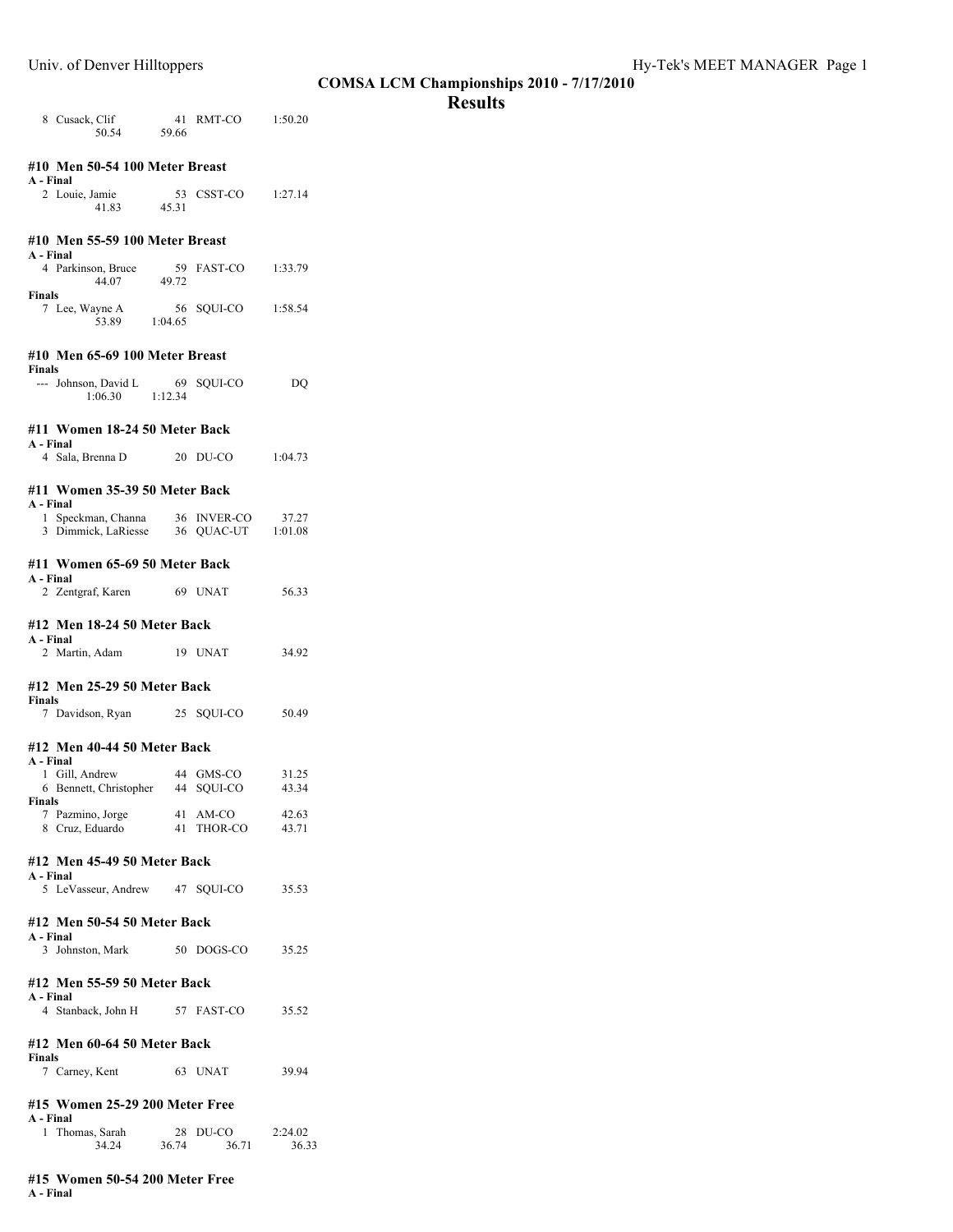# **Results**

| 2 Garnier, Kathy L                        | 50    | <b>UNAT</b> | 2:25.34 |
|-------------------------------------------|-------|-------------|---------|
| 33.90                                     | 37.00 | 36.98       | 37.46   |
| 3 Hutchinson, Vicki                       |       | 53 AAA-MD   | 3:49.34 |
| 44 58                                     | 54.22 | 1:01.38     | 1:09.16 |
| #16 Men 18-24 200 Meter Free              |       |             |         |
| A - Final                                 |       |             |         |
| 3 Smith, David                            | 23    | SOUI-CO     | 2:24.60 |
| 34.23                                     | 36.52 | 37.68       | 36.17   |
| #16 Men 25-29 200 Meter Free<br>A - Final |       |             |         |

| A - Final       |       |           |         |
|-----------------|-------|-----------|---------|
| 1 Gullett, Jeff |       | 27 DAS-OH | 2:11.55 |
| 28.95           | 32.98 | 34.91     | 34.71   |

# **#16 Men 40-44 200 Meter Free**

| A - Final       |       |         |         |
|-----------------|-------|---------|---------|
| 2 Sheldon, Paul |       | 40 UNAT | 2:16.36 |
| 31.13           | 34.57 | 35.75   | 34.91   |

# **#16 Men 45-49 200 Meter Free**

| A - Final          |       |          |         |
|--------------------|-------|----------|---------|
| 5 Melanson, Edward |       | 48 DU-CO | 2:28.87 |
| 34.63              | 37.64 | 39.29    | 37.31   |

### **#16 Men 50-54 200 Meter Free**

|       |       | 2:24.82             |
|-------|-------|---------------------|
| 37.13 | 37.05 | 36.23               |
|       |       |                     |
|       |       | 2:54.83             |
| 44.23 | 45.08 | 46.01               |
|       |       | 51 BG-CO<br>53 UNAT |

#### **#16 Men 75-79 200 Meter Free**

| Finals |                  |         |                |         |
|--------|------------------|---------|----------------|---------|
|        | 7 Zentgraf, Hank |         | 76 <b>UNAT</b> | 4:33.13 |
|        | 1:00.87          | 1:10.70 | 1:16.19        | 1:05.37 |

#### **#17 Women 18-24 50 Meter Breast Finals**

| т шаіэ |                  |          |       |
|--------|------------------|----------|-------|
|        | 7 Sala, Brenna D | 20 DU-CO | 59.43 |

### **#17 Women 25-29 50 Meter Breast**

| A - Final |                      |          |       |
|-----------|----------------------|----------|-------|
|           | 3 Gibbons, Chelsea M | 27 BG-CO | 40.88 |
|           | 4 Taylor, Alexandra  | 27 UNAT  | 46.71 |

#### **#17 Women 30-34 50 Meter Breast**

| A - Final |                   |  |            |       |
|-----------|-------------------|--|------------|-------|
|           | 2 Runyan, Kristen |  | 30 HRCA-CO | 39.05 |

## **#17 Women 45-49 50 Meter Breast**

| A - Final                         |         |       |
|-----------------------------------|---------|-------|
| 1 von der Lippe, Susan G 45 BG-CO |         | 33.66 |
| Finals                            |         |       |
| 7 Dilley, Brenda                  | 46 UNAT | 56.05 |

### **#17 Women 70-74 50 Meter Breast**

| Finals             |            |         |
|--------------------|------------|---------|
| 7 Geoffrion, Helen | 71 UCLA-SP | 1:04.71 |

#### **#18 Men 18-24 50 Meter Breast**

| A - Final         |            |       |
|-------------------|------------|-------|
| 2 Martin, Adam    | 19 UNAT    | 37.79 |
| 3 Ganiyev, Doston | 23 SQUI-CO | 37.96 |

#### **#18 Men 25-29 50 Meter Breast Finals**

| 7 Davidson, Ryan | 25 SQUI-CO | 43.84 |
|------------------|------------|-------|

### **#18 Men 35-39 50 Meter Breast**

| rınal<br>. . |  |
|--------------|--|
|              |  |

| 1 Stewart, Scott | 35 DU-CO | 35.95 |
|------------------|----------|-------|
|                  |          |       |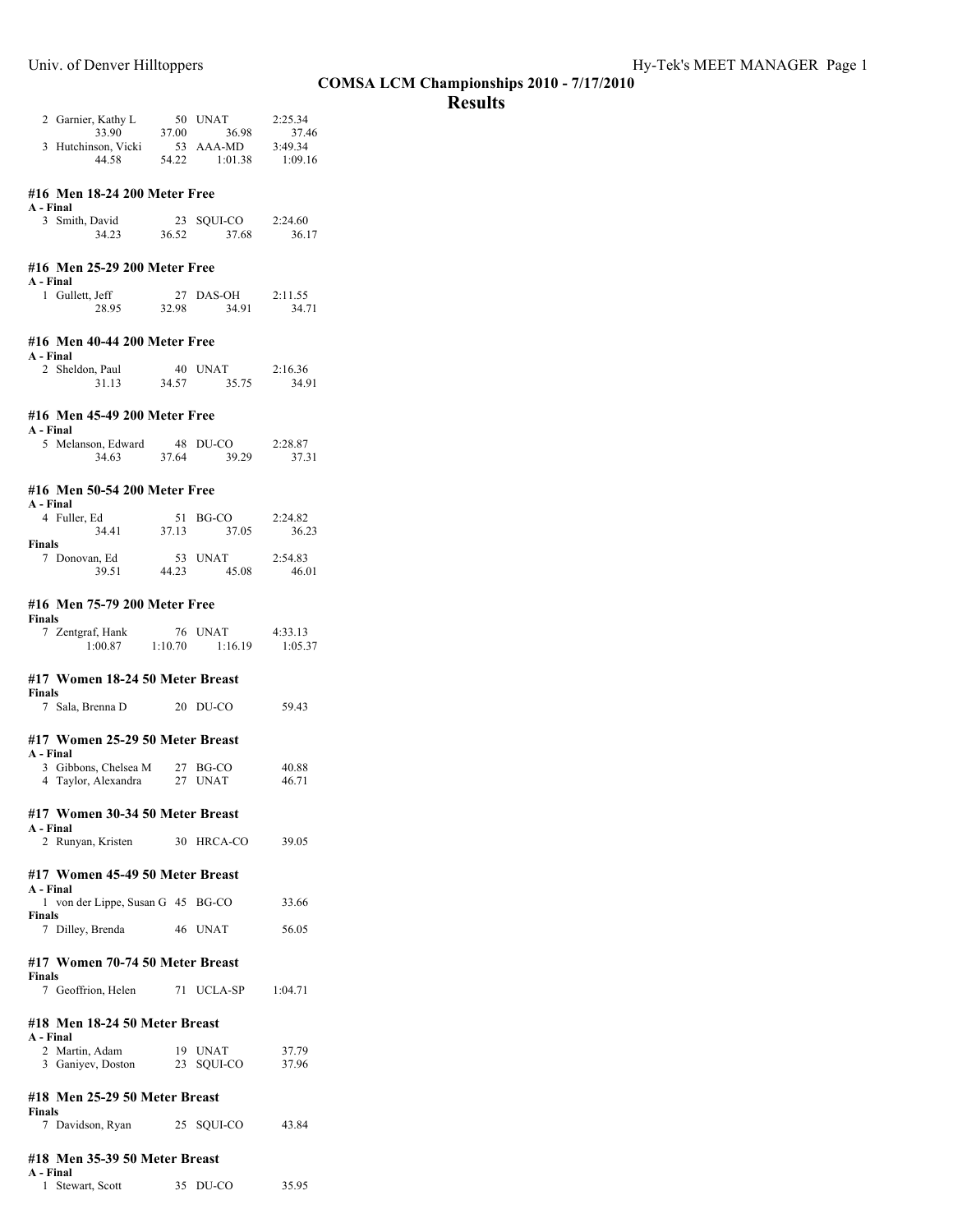# **Results**

| <b>Finals</b><br>7 Jepsen, Jon 37 QUAC-UT 46.95               |                      |                               |                    |  |  |  |  |  |  |
|---------------------------------------------------------------|----------------------|-------------------------------|--------------------|--|--|--|--|--|--|
| #18 Men 40-44 50 Meter Breast                                 |                      |                               |                    |  |  |  |  |  |  |
| <b>Finals</b><br>7 Cruz, Eduardo<br>8 Cusack, Clif            |                      | 41 THOR-CO<br>41 RMT-CO       | 44.07<br>45.40     |  |  |  |  |  |  |
| #18 Men 45-49 50 Meter Breast                                 |                      |                               |                    |  |  |  |  |  |  |
| A - Final<br>5 LeVasseur, Andrew 47 SQUI-CO                   |                      |                               | 42.70              |  |  |  |  |  |  |
| #18 Men 50-54 50 Meter Breast                                 |                      |                               |                    |  |  |  |  |  |  |
| A - Final<br>4 Johnston, Mark 50 DOGS-CO 38.58                |                      |                               |                    |  |  |  |  |  |  |
| Finals<br>7 Donovan, Ed 53 UNAT                               |                      |                               | 46.75              |  |  |  |  |  |  |
| #18 Men 55-59 50 Meter Breast                                 |                      |                               |                    |  |  |  |  |  |  |
| A - Final<br>6 Parkinson, Bruce 59 FAST-CO                    |                      |                               | 42.87              |  |  |  |  |  |  |
| #18 Men 60-64 50 Meter Breast                                 |                      |                               |                    |  |  |  |  |  |  |
| Finals<br>7 Carney, Kent<br>8 Pflum, Glenn D                  |                      | 63 UNAT<br>60 SOUI-CO 1:04.33 | 41.48              |  |  |  |  |  |  |
| #18 Men 65-69 50 Meter Breast                                 |                      |                               |                    |  |  |  |  |  |  |
| <b>Finals</b>                                                 |                      |                               |                    |  |  |  |  |  |  |
| 7 Johnson, David L 69 SOUI-CO 59.97                           |                      |                               |                    |  |  |  |  |  |  |
| #18 Men 70-74 50 Meter Breast                                 |                      |                               |                    |  |  |  |  |  |  |
| <b>Finals</b><br>7 Wolfe, Artie                               |                      | 70 UNAT                       | 45.05              |  |  |  |  |  |  |
| #20 Men 18-24 200 Meter Fly                                   |                      |                               |                    |  |  |  |  |  |  |
| A - Final<br>Smith, David<br>1                                |                      | SQUI-CO 2:38.18               |                    |  |  |  |  |  |  |
| 35.44                                                         | 23<br>39.59          | 41.86                         | 41.29              |  |  |  |  |  |  |
|                                                               |                      |                               |                    |  |  |  |  |  |  |
| #20 Men 30-34 200 Meter Fly<br>A - Final                      |                      |                               |                    |  |  |  |  |  |  |
| --- Cox, Mike<br>38.40 43.31                                  |                      | 33 JAM-CO<br>43.48            | DO<br>43.11        |  |  |  |  |  |  |
| #21 Women 25-29 100 Meter Back                                |                      |                               |                    |  |  |  |  |  |  |
| A - Final<br>1 Asmar, Melanie<br>46.92                        | 28<br>50.02          | SQUI-CO                       | 1:36.94            |  |  |  |  |  |  |
| #21 Women 65-69 100 Meter Back                                |                      |                               |                    |  |  |  |  |  |  |
| A - Final<br>2 Zentgraf, Karen<br>1:02.39                     | $\frac{69}{1:02.64}$ | 69 UNAT                       | 2:05.03            |  |  |  |  |  |  |
|                                                               |                      |                               |                    |  |  |  |  |  |  |
| #22 Men 25-29 100 Meter Back<br>A - Final                     |                      |                               |                    |  |  |  |  |  |  |
| 1 Ko, Scott Y                                                 |                      | $27$ BG-CO                    | 1:12.15            |  |  |  |  |  |  |
| #22 Men 55-59 100 Meter Back                                  |                      |                               |                    |  |  |  |  |  |  |
| A - Final<br>2 Stanback, John H<br>3 Lee, Wayne A             |                      | 57 FAST-CO<br>56 SQUI-CO      | 1:15.68<br>1:48.89 |  |  |  |  |  |  |
|                                                               |                      |                               |                    |  |  |  |  |  |  |
| #25 Women 18-24 200 Meter IM<br>A - Final<br>4 Sala, Brenna D |                      | 20 DU-CO                      | 4:49.05            |  |  |  |  |  |  |
| 1:04.73                                                       |                      |                               | 1:09.95            |  |  |  |  |  |  |

| 1 Thomas, Sarah |       | $28$ DU-CO | 2:47.81 |
|-----------------|-------|------------|---------|
| 37.40           | 44.75 | 47.40      | 38.26   |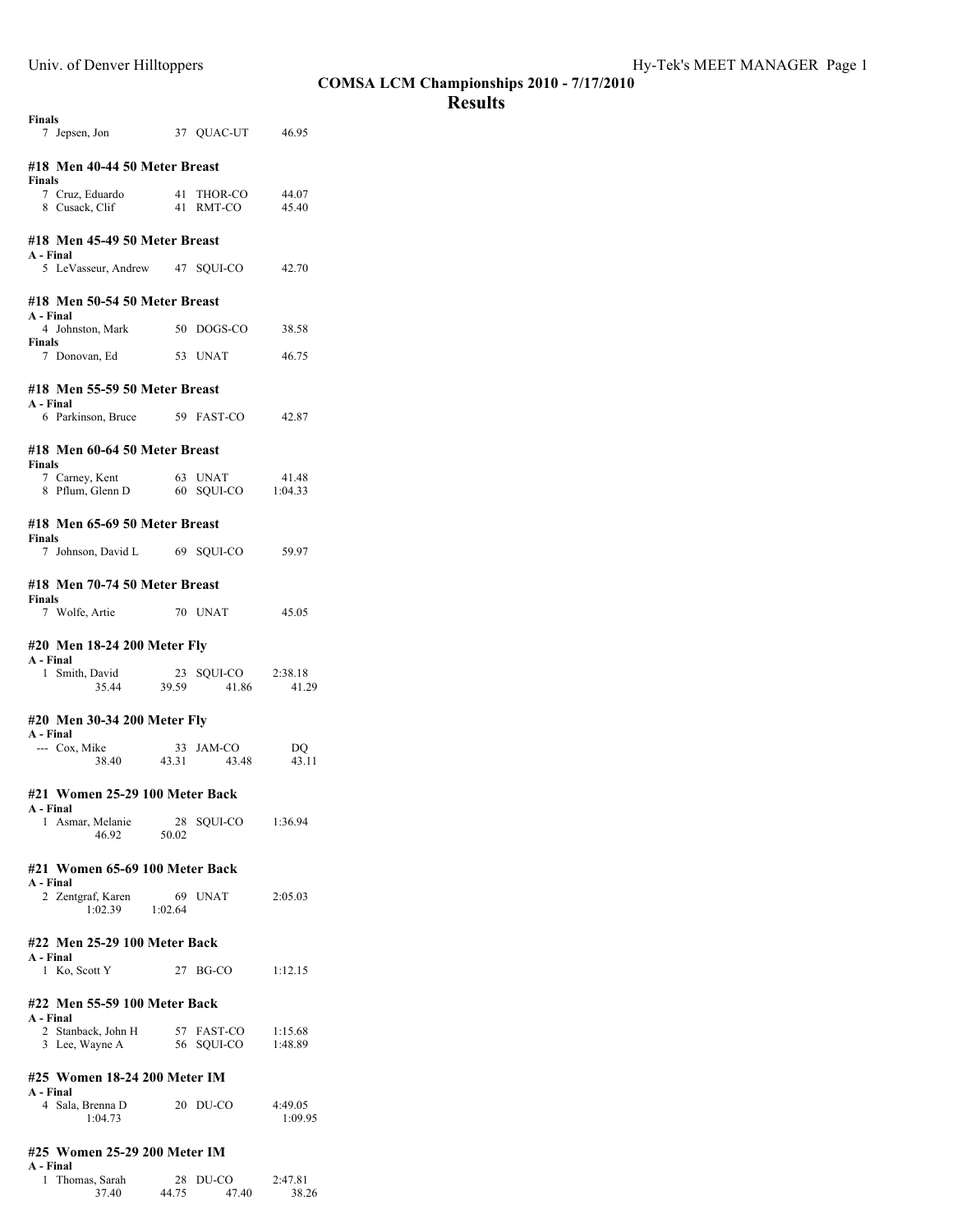| #25 Women 40-44 200 Meter IM<br>A - Final  |             |                     |                  |
|--------------------------------------------|-------------|---------------------|------------------|
| 2 Friedlander, Rebecca 44 DOGS-CO<br>38.08 | 51.55       | 56.27               | 3:07.89<br>41.99 |
|                                            |             |                     |                  |
| #25 Women 50-54 200 Meter IM               |             |                     |                  |
| A - Final                                  |             |                     |                  |
| 3 Metzger, Anne M                          |             | 50 JAM-CO           | 3:13.87          |
|                                            | 37.17 49.78 | 1:02.13             | 44.79            |
| 5 Hutchinson, Vicki 53 AAA-MD 4:54.45      |             |                     |                  |
| 1:09.16                                    |             | $1:11.60$ $1:31.78$ | 1:01.91          |
| #26 Men 25-29 200 Meter IM<br>A - Final    |             |                     |                  |
| 1 Gullett, Jeff                            | 27          | DAS-OH              | 2:29.78          |
| 29.49                                      | 41.29       | 43.68               | 35.32            |
| #26 Men 30-34 200 Meter IM                 |             |                     |                  |
| <b>Finals</b>                              |             |                     |                  |
| 7 Pedersen, Edwin D                        | 30          | QUAC-UT 3:16.66     |                  |
| 37.39                                      | 50.73       | 54.25               | 54.29            |
| #26 Men 40-44 200 Meter IM<br>A - Final    |             |                     |                  |
| 4 Pryor, Keith                             | 40          | SQUI-CO             | 3:00.80          |
| 38.99                                      | 48.04       | 52.99               | 40.78            |

# **#26 Men 45-49 200 Meter IM**

|  | шч |
|--|----|
|  |    |

| 2 Melanson, Edward |       | 48 DU-CO | 2:43.35 |
|--------------------|-------|----------|---------|
| 34.32              | 42.95 | 49.46    | 36.62   |

#### **#26 Men 50-54 200 Meter IM**

| A - Final    |       |          |         |  |  |  |
|--------------|-------|----------|---------|--|--|--|
| 3 Fuller, Ed |       | 51 BG-CO | 2:46.24 |  |  |  |
| 35.34        | 45.57 | 48.45    | 36.88   |  |  |  |

#### **#26 Men 60-64 200 Meter IM**

| Finals           |         |            |         |
|------------------|---------|------------|---------|
| 7 Pflum, Glenn D |         | 60 SOUI-CO | 4:53.93 |
| 1:08.47          | 1:13.99 | 1:23.64    | 1:07.83 |

#### **#26 Men 70-74 200 Meter IM Finals**

| г шатэ         |         |                |
|----------------|---------|----------------|
| 7 Wolfe, Artie | 70 UNAT | 3:18.88        |
|                |         | 56.50<br>42.87 |

#### **#27 Women 25-29 100 Meter Free**

| A - Final |                      |       |          |         |
|-----------|----------------------|-------|----------|---------|
|           | 3 Gibbons, Chelsea M |       | 27 BG-CO | 1:14.85 |
|           | 36.14                | 38.71 |          |         |
|           | 4 Taylor, Alexandra  |       | 27 UNAT  | 1:19.89 |
|           | 37.01                | 42.88 |          |         |

### **#27 Women 35-39 100 Meter Free**

| A - Final          |       |             |         |
|--------------------|-------|-------------|---------|
| 2 Speckman, Channa |       | 36 INVER-CO | 1:06.05 |
| 32.02              | 34.03 |             |         |

#### **#27 Women 45-49 100 Meter Free A - Final**

|  | 5 Dilley, Brenda |       | 46 UNAT | 1:38.42 |
|--|------------------|-------|---------|---------|
|  | 46.93            | 51.49 |         |         |

#### **#27 Women 50-54 100 Meter Free A - Final**

| - - |                    |       |         |         |
|-----|--------------------|-------|---------|---------|
|     | 1 Garnier, Kathy L |       | 50 UNAT | 1:03.91 |
|     | 30.97              | 32.94 |         |         |

#### **#28 Men 25-29 100 Meter Free A - Final**

4 Ko, Scott Y 27 BG-CO 1:09.71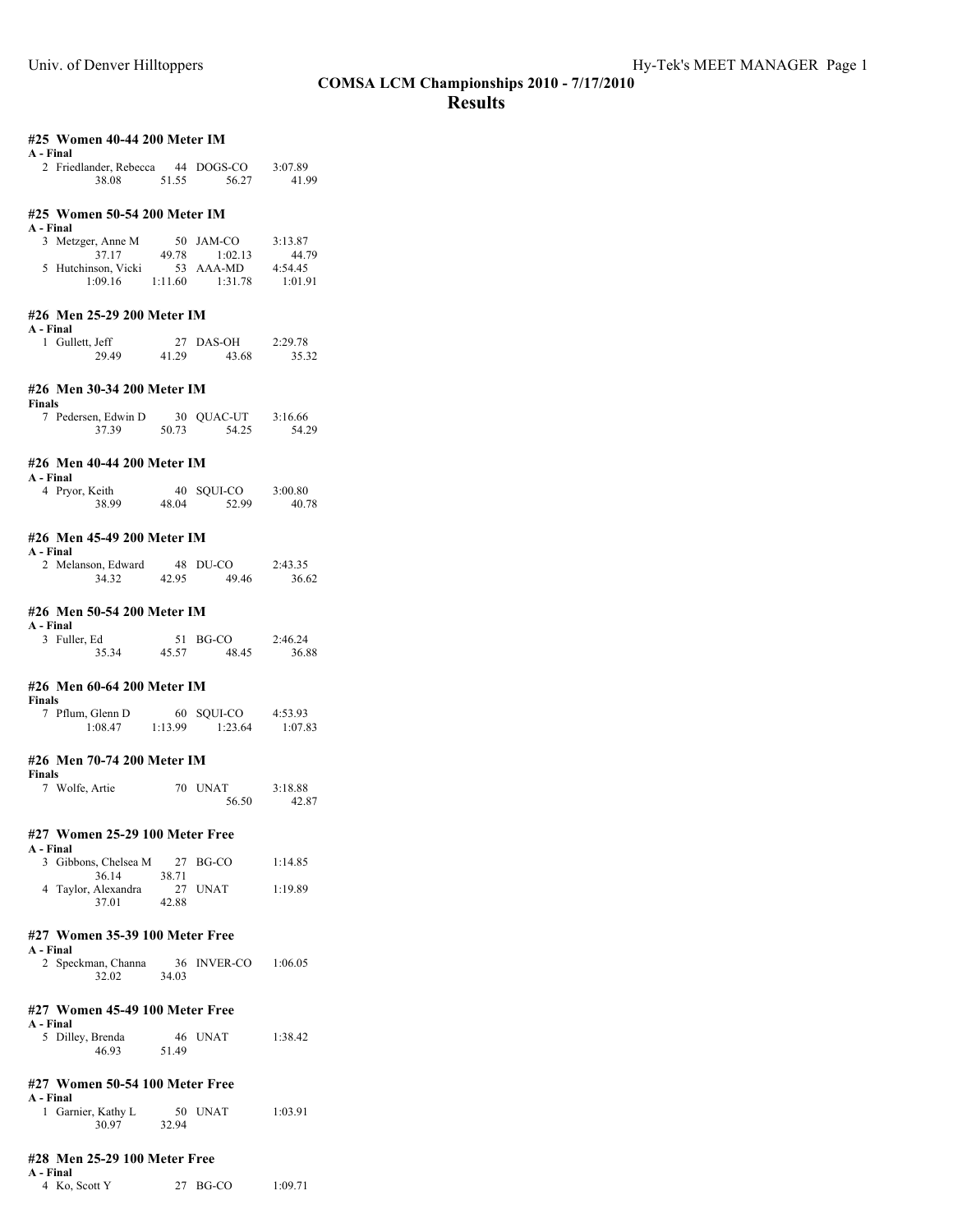# 27.35 42.36

| #28 Men 30-34 100 Meter Free                                 |       |                             |                  |  |
|--------------------------------------------------------------|-------|-----------------------------|------------------|--|
| A - Final                                                    |       |                             |                  |  |
| 5 Pedersen, Edwin D 30 QUAC-UT 1:22.24<br>36.15 46.09        |       |                             |                  |  |
| <b>Finals</b>                                                |       |                             |                  |  |
| 7 Cox, Mike<br>31.64                                         | 34.84 | 33 JAM-CO                   | 1:06.48          |  |
| #28 Men 35-39 100 Meter Free<br>A - Final                    |       |                             |                  |  |
| 2 Edwards, Dan<br>29.55                                      | 31.60 | 37 UNAT                     | 1:01.15          |  |
| 3 Stewart, Scott<br>31.00                                    | 33.60 | 35 DU-CO                    | 1:04.60          |  |
| Finals                                                       |       |                             |                  |  |
| 7 Fuhriman, Sterling 35 QUAC-UT 1:24.02<br>40.83 43.19       |       |                             |                  |  |
| #28 Men 40-44 100 Meter Free                                 |       |                             |                  |  |
| A - Final                                                    |       |                             |                  |  |
| 1 Sheldon, Paul<br>28.16                                     | 30.56 | 40 UNAT                     | 58.72            |  |
| Finals                                                       |       |                             |                  |  |
| 7 Ebert, Terry<br>33.92                                      | 36.47 | 40 SQUI-CO 1:10.39          |                  |  |
| 8 Cruz, Eduardo<br>34.02                                     | 38.90 | 41 THOR-CO 1:12.92          |                  |  |
| 9 Cusack, Clif                                               |       | 41 RMT-CO 1:20.01           |                  |  |
| #28 Men 45-49 100 Meter Free<br><b>Finals</b>                |       |                             |                  |  |
| 7 Hanson, Jim Hanson S 48 CSST-CO                            |       |                             | 1:12.21          |  |
| 8 Applegate, Thad 47 QUAC-UT 1:42.42<br>46.00 56.42<br>46.00 |       |                             |                  |  |
| #28 Men 50-54 100 Meter Free<br>Finals                       |       |                             |                  |  |
| 7 Donovan, Ed<br>35.84                                       | 39.91 | 53 UNAT                     | 1:15.75          |  |
| #28 Men 55-59 100 Meter Free<br>Finals                       |       |                             |                  |  |
| 7 Lee, Wayne A<br>39.68                                      | 47.04 | 56 SQUI-CO 1:26.72          |                  |  |
| #28 Men 65-69 100 Meter Free<br>Finals                       |       |                             |                  |  |
| 7 Johnson, David L 69 SQUI-CO<br>52.75 57.81                 |       |                             | 1:50.56          |  |
| #28 Men 75-79 100 Meter Free                                 |       |                             |                  |  |
| <b>Finals</b><br>7 Zentgraf, Hank                            |       | 76 UNAT                     | 1:25.56          |  |
| #29 Women 30-34 200 Meter Breast                             |       |                             |                  |  |
| A - Final                                                    |       |                             | 3:06.61          |  |
| 1 Runyan, Kristen 30 HRCA-CO<br>41.74                        | 47.10 | 48.57                       | 49.20            |  |
| #29 Women 35-39 200 Meter Breast<br>A - Final                |       |                             |                  |  |
| 2 Melrose, Heather<br>50.67                                  | 57.29 | 37 THOR-CO<br>58.60         | 3:44.36<br>57.80 |  |
| #30 Men 18-24 200 Meter Breast                               |       |                             |                  |  |
| A - Final                                                    |       |                             |                  |  |
| 3 Ganiyev, Doston<br>43.97                                   | 51.97 | 23 SQUI-CO 3:17.76<br>52.58 | 49.24            |  |
|                                                              |       |                             |                  |  |

#### **#30 Men 25-29 200 Meter Breast**

**A - Final** 1 Gullett, Jeff 27 DAS-OH 2:52.04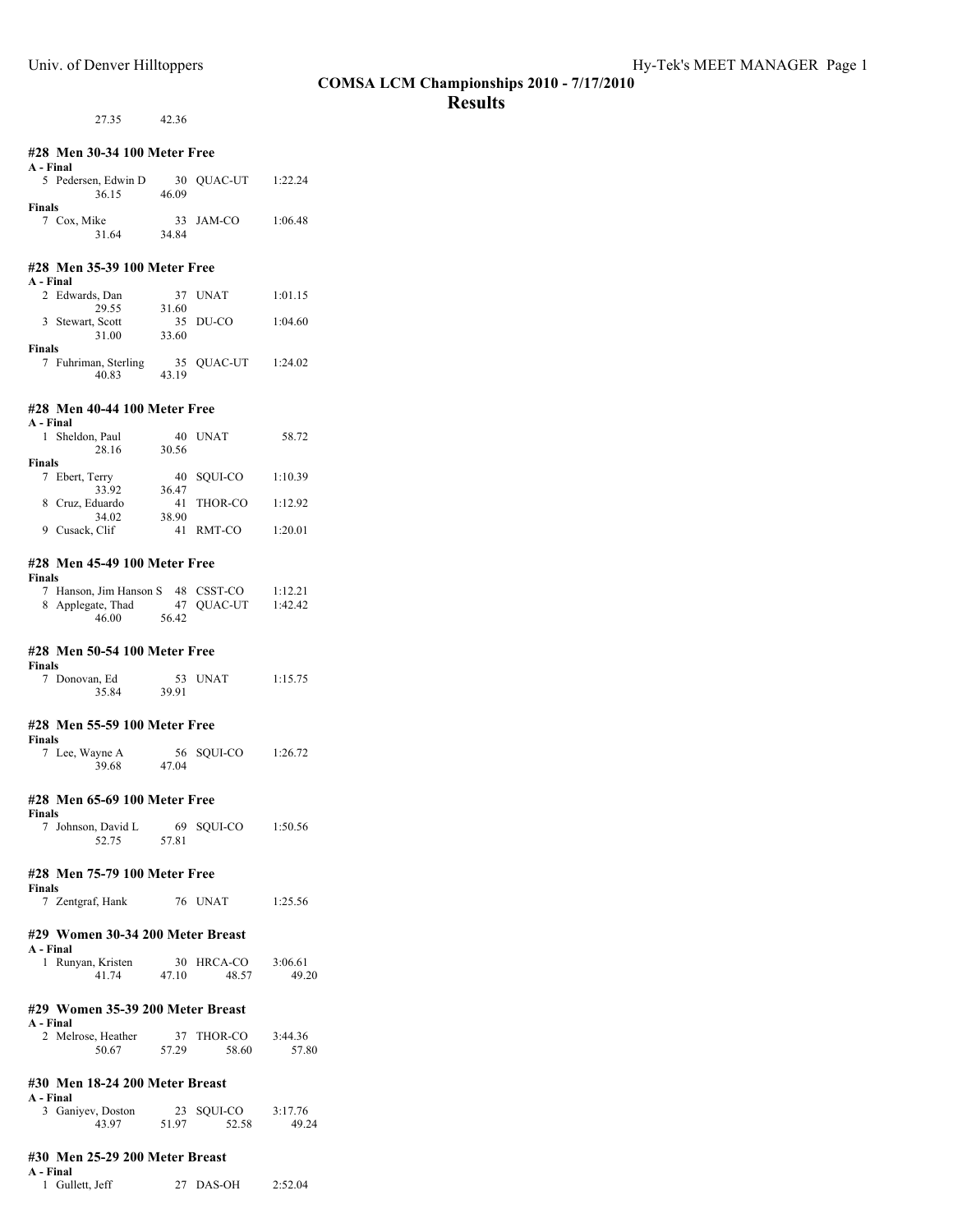# **Results**

| 37.14 44.12 44.89 45.89                            |       |                                      |         |
|----------------------------------------------------|-------|--------------------------------------|---------|
| #30 Men 40-44 200 Meter Breast<br>Finals           |       |                                      |         |
| 7 Pryor, Keith                                     | 51.64 | 40 SQUI-CO 3:23.31                   |         |
| $47.27$<br>8 Cusack, Clif                          |       | .64 52.66 51.74<br>41 RMT-CO 4:05.53 |         |
| 56.90 1:03.28 1:04.34                              |       |                                      | 1:01.01 |
| #30 Men 50-54 200 Meter Breast<br>A - Final        |       |                                      |         |
| 2 Louie, Jamie                                     |       | 53 CSST-CO 3:10.20                   |         |
| 43.60 48.44                                        |       | 49.50                                | 48.66   |
| #30 Men 55-59 200 Meter Breast                     |       |                                      |         |
| A - Final<br>4 Parkinson, Bruce 59 FAST-CO 3:24.43 |       |                                      |         |
| 45.91                                              | 52.55 | 53.13                                | 52.84   |
| #31 Women 18-24 50 Meter Fly<br>A - Final          |       |                                      |         |
| 5 Sala, Brenna D 20 DU-CO                          |       |                                      | 1:05.07 |
| #31 Women 25-29 50 Meter Fly                       |       |                                      |         |
| A - Final<br>4 Gibbons, Chelsea M 27 BG-CO         |       |                                      |         |
|                                                    |       |                                      | 38.79   |
| #31 Women 35-39 50 Meter Fly                       |       |                                      |         |
| A - Final<br>2 Speckman, Channa 36 INVER-CO 33.05  |       |                                      |         |
|                                                    |       |                                      |         |
| #31 Women 45-49 50 Meter Fly<br>A - Final          |       |                                      |         |
| 1 von der Lippe, Susan G 45 BG-CO                  |       |                                      | 29.12   |
|                                                    |       |                                      |         |
| #31 Women 50-54 50 Meter Fly<br>A - Final          |       |                                      |         |
| 3 Metzger, Anne M 50 JAM-CO                        |       |                                      | 35.48   |
| #32 Men 18-24 50 Meter Fly                         |       |                                      |         |
| A - Final<br>6 Martin, Adam 19 UNAT                |       |                                      | 36.33   |
|                                                    |       |                                      |         |
| #32 Men 30-34 50 Meter Fly<br>A - Final            |       |                                      |         |
| 5 Pedersen, Edwin D 30 QUAC-UT                     |       |                                      | 35.90   |
| Finals<br>7 Jendrisek, Milan 33 QUAC-UT 42.26      |       |                                      |         |
|                                                    |       |                                      |         |
| #32 Men 35-39 50 Meter Fly<br>A - Final            |       |                                      |         |
| 1 Edwards, Dan                                     |       | 37 UNAT                              | 29.81   |
| #32 Men 40-44 50 Meter Fly                         |       |                                      |         |
| A - Final                                          |       |                                      |         |
| 3 Gill, Andrew 44 GMS-CO<br>Finals                 |       |                                      | 30.30   |
| 7 Bennett, Christopher 44 SQUI-CO 37.06            |       |                                      |         |
| #32 Men 45-49 50 Meter Fly                         |       |                                      |         |
| A - Final<br>4 LeVasseur, Andrew 47 SQUI-CO        |       |                                      | 31.83   |
|                                                    |       |                                      |         |
| #32 Men 50-54 50 Meter Fly<br>A - Final            |       |                                      |         |
| 2 Johnston, Mark 50 DOGS-CO 30.07                  |       |                                      |         |
| Finals<br>7 Donovan, Ed 53 UNAT 37.96              |       |                                      |         |
|                                                    |       |                                      |         |
| #32 Men 60-64 50 Meter Fly<br>Finals               |       |                                      |         |

| .              |         |       |
|----------------|---------|-------|
| 7 Carney, Kent | 63 UNAT | 39.10 |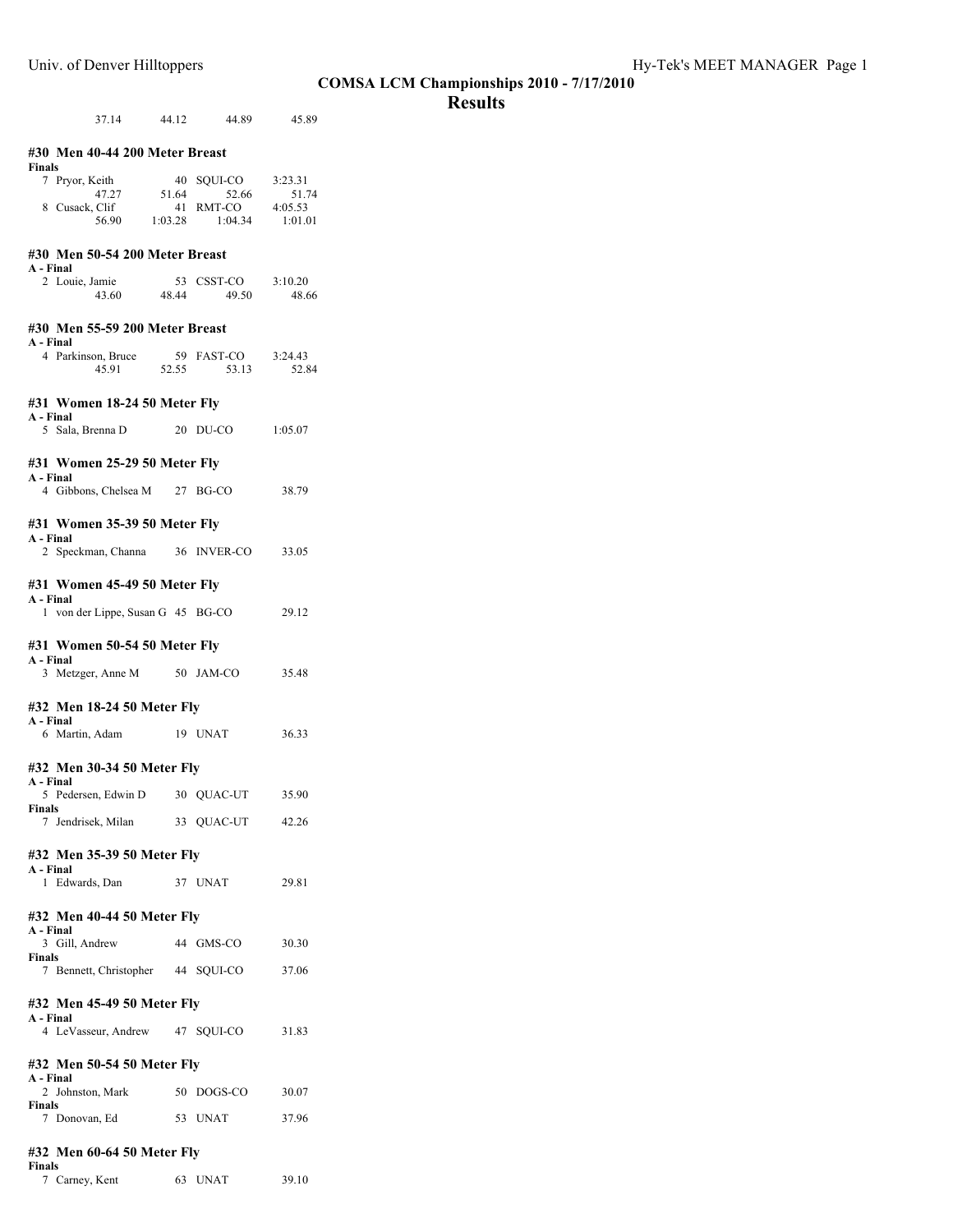#### **#32 Men 70-74 50 Meter Fly Finals**

7 Wolfe, Artie 70 UNAT 36.49

## **#34 Men 120-159 400 Meter Free Relay**

| A - Final |                         |         |                  |         |
|-----------|-------------------------|---------|------------------|---------|
|           | 1 SOUI-CO               |         | А                | 5:10.51 |
|           | Bennett, Christopher M4 |         | Ebert, Terry M40 |         |
|           | Hayden, John M38        |         | Smith, David M23 |         |
|           | 42.63                   | 1:27.26 | 38.86            | 1:24.39 |
|           | 34.51                   | 1:12.00 | 32.11            | 1:06.86 |

### **#35 Women 25-29 1500 Meter Free**

| Final |
|-------|
|-------|

| Thomas, Sarah |         | $28$ DU-CO | 19:42.42 |
|---------------|---------|------------|----------|
| 1:16.29       | 1:19.35 | 1:19.01    | 1:18.82  |
| 1:19.22       | 1:18.36 | 1:18.30    | 1:18.69  |
| 1:18.62       | 1:18.81 | 1:19.54    | 1:19.81  |
| 1:19.16       | 1:19.30 | 1:19.14    |          |

## **#35 Women 35-39 1500 Meter Free**

| A - Final          |         |         |          |  |  |  |
|--------------------|---------|---------|----------|--|--|--|
| 2 Melrose, Heather | 37      | THOR-CO | 24:46.83 |  |  |  |
| 1:31.33            | 1:39.14 | 1:39.12 | 1:39.68  |  |  |  |
| 1:39.59            | 1:38.86 | 1:39.81 | 1:38.63  |  |  |  |
| 1:39.64            | 1:40.55 | 1:40.70 | 1:40.26  |  |  |  |
| 1:41.07            | 1:40.55 | 1:37.90 |          |  |  |  |

### **#37 Women 50-54 400 Meter Free**

| п<br>пя |
|---------|
|---------|

| 1 Metzger, Anne M |         | 50 JAM-CO | 6:17.63 |
|-------------------|---------|-----------|---------|
| 1:26.80           | 1:38.79 | 1:38.03   | 1:34.01 |

#### **#38 Men 18-24 400 Meter Free**

**Finals**

| . |                |         |            |         |
|---|----------------|---------|------------|---------|
|   | 7 Smith, David |         | 23 SQUI-CO | 5:17.11 |
|   | 1:17.89        | 1:22.48 | 1:21.45    | 1:15.29 |

### **#38 Men 25-29 400 Meter Free**

**A - Final**

| - гипан         |         |           |         |  |  |
|-----------------|---------|-----------|---------|--|--|
| 1 Gullett, Jeff |         | 27 DAS-OH | 4:54.67 |  |  |
| 1:09.48         | 1:18.32 | 1:15.81   | 1:11.06 |  |  |

### **#38 Men 35-39 400 Meter Free**

| A - Final      |         |         |         |  |  |
|----------------|---------|---------|---------|--|--|
| 2 Edwards, Dan |         | 37 UNAT | 5:06.55 |  |  |
| 1:12.30        | 1:17.59 | 1:18.21 | 1:18.45 |  |  |

#### **#38 Men 40-44 400 Meter Free**

**A - Final**

| 4 Cruz, Eduardo |         | 41 THOR-CO | 6:02.73 |
|-----------------|---------|------------|---------|
| 1:28.63         | 1:30.80 | 1:31.87    | 1:31.43 |

### **#38 Men 50-54 400 Meter Free**

|  | --------         |         |            |         |
|--|------------------|---------|------------|---------|
|  | 3 Johnston, Mark |         | 50 DOGS-CO | 5:17.23 |
|  | 1:11.16          | 1:21.76 | 1:22.80    | 1:21.51 |

#### **#38 Men 65-69 400 Meter Free**

**Finals** 7 Johnson, David L 69 SQUI-CO 8:14.61 1:55.47 2:08.80 2:06.85 2:03.49

#### **#39 Women 35-39 400 Meter IM**

|  | រោទ<br>н |
|--|----------|
|--|----------|

| 1 Melrose, Heather |         | 37 THOR-CO | 7:30.73 |
|--------------------|---------|------------|---------|
| 1:55.91            | 2:02.09 | 1:55.09    | 1:37.64 |

#### **#40 Men 18-24 400 Meter IM A - Final**

|  | 1 Smith, David |         | 23 SQUI-CO | 5:42.81 |
|--|----------------|---------|------------|---------|
|  | 1:15.45        | 1:34.50 | 1:36.45    | 1:16.41 |